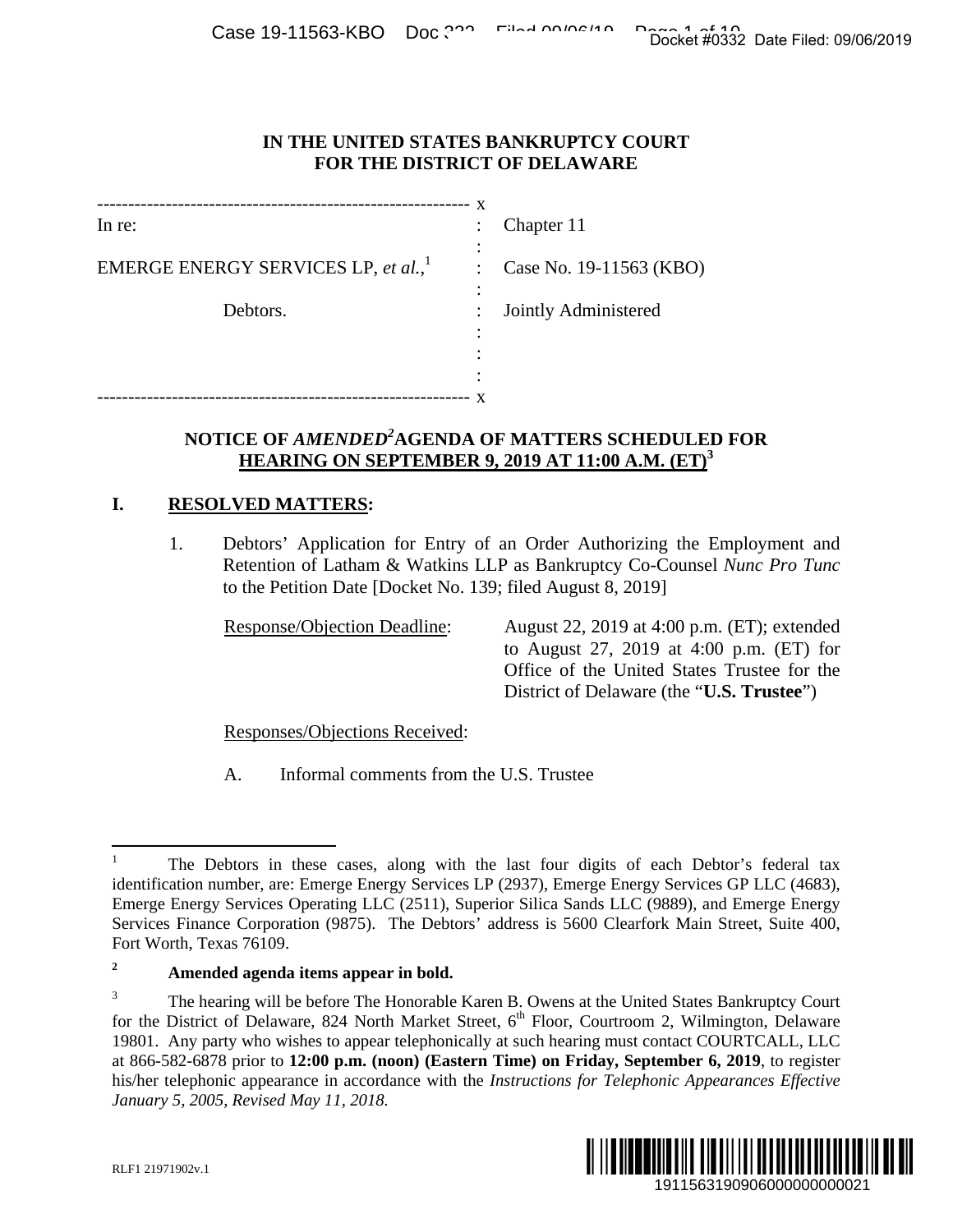## Related Documents:

- i. Supplemental Declaration of Keith A. Simon and Disclosure Statement of Latham & Watkins LLP [Docket No. 290; filed September 3, 2019]
- ii. Certification of Counsel Regarding Order Authorizing the Employment and Retention of Latham & Watkins LLP as Bankruptcy Co-Counsel *Nunc Pro Tunc* to the Petition Date [Docket No. 291; filed September 3, 2019]
- iii. Order Authorizing the Employment and Retention of Latham & Watkins LLP as Bankruptcy Co-Counsel *Nunc Pro Tunc* to the Petition Date [Docket No. 305; filed September 4, 2019]
- Status: On September 4, 2019, the Court entered an order regarding this matter. Accordingly, a hearing on this matter is no longer necessary.
- 2. Application of the Official Committee of Unsecured Creditors of Emerge Energy Services LP, *et al*. for Entry of an Order Authorizing the Employment and Retention of Kilpatrick Townsend & Stockton LLP as its Attorneys, *Nunc Pro Tunc* to July 30, 2019 [Docket No. 220; filed August 15, 2019]

|  |  |  | Response/Objection Deadline: |  | August 29, 2019 at 4:00 p.m. (ET) |  |
|--|--|--|------------------------------|--|-----------------------------------|--|
|--|--|--|------------------------------|--|-----------------------------------|--|

Responses/Objections Received:

A. Informal comments from the U.S. Trustee

Related Documents:

- i. Supplemental Declaration of Todd C. Myers in Support of Application of the Official Committee of Unsecured Creditors of Emerge Energy Services LP, *et al*. for Entry of an Order Authorizing the Employment and Retention of Kilpatrick Townsend & Stockton LLP as its Attorneys, *Nunc Pro Tunc* to July 30, 2019 [Docket No. 296; filed September 3, 2019]
- ii. Certification of Counsel Regarding Application of the Official Committee of Unsecured Creditors of Emerge Energy Services LP, *et al*. for Entry of an Order Authorizing the Employment and Retention of Kilpatrick Townsend & Stockton LLP as its Attorneys, *Nunc Pro Tunc* to July 30, 2019 [Docket No. 297; filed September 3, 2019]
- iii. Order Authorizing the Employment and Retention of Kilpatrick Townsend & Stockton LLP as its Attorneys for the Official Committee of Unsecured Creditors of Emerge Energy Services LP, *et al*., *Nunc Pro Tunc* to July 30, 2019 [Docket No. 306; filed September 4, 2019]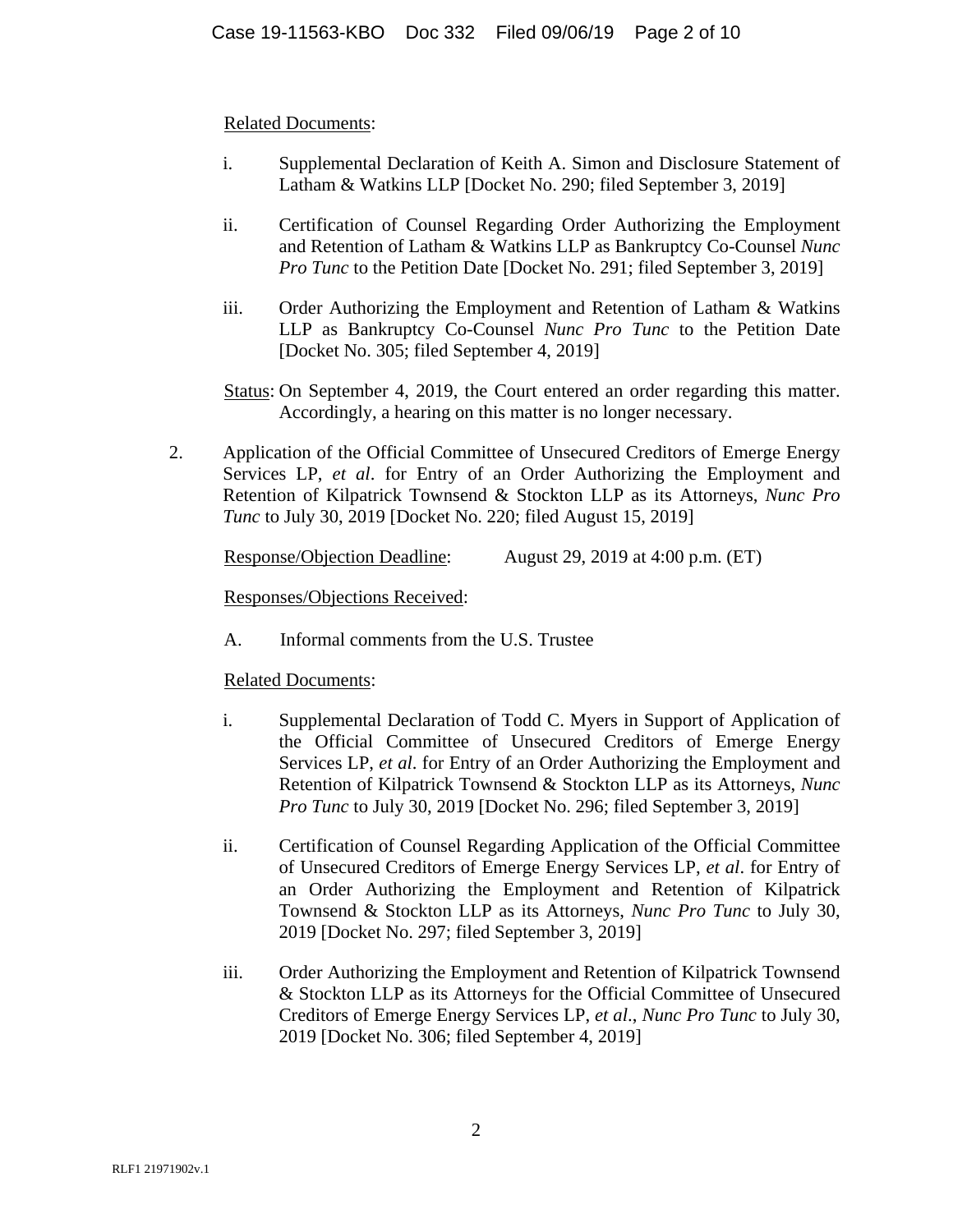Status: On September 4, 2019, the Court entered an order regarding this matter. Accordingly, a hearing on this matter is no longer necessary.

3. Application for Entry for an Order Authorizing and Approving the Employment of Province, Inc. as Financial Advisor to the Official Committee of Unsecured Creditors Effective as of August 2, 2019 [Docket No. 221; filed August 15, 2019]

Response/Objection Deadline: August 29, 2019 at 4:00 p.m. (ET)

Responses/Objections Received:

A. Informal comments from the U.S. Trustee

Related Documents:

- i. Supplemental Declaration of Edward Kim in Support of Application for Entry of an Order Authorizing and Approving the Employment of Province, Inc. as Financial Advisor to the Official Committee of Unsecured Creditors Effective as of August 2, 2019 [Docket No. 285; filed September 3, 2019]
- ii. Certification of Counsel Regarding Application for Entry for an Order Authorizing and Approving the Employment of Province, Inc. as Financial Advisor to the Official Committee of Unsecured Creditors Effective as of August 2, 2019 [Docket No. 288; filed September 3, 2019]
- iii. Order Authorizing and Approving the Employment of Province, Inc. as Financial Advisor to the Official Committee of Unsecured Creditors Effective as of August 2, 2019 [Docket No. 303; filed September 4, 2019]

Status: On September 4, 2019, the Court entered an order regarding this matter. Accordingly, a hearing on this matter is no longer necessary.

4. Application of the Official Committee of Unsecured Creditors of Emerge Energy Services LP, *et al*. for Entry of an Order Authorizing the Employment and Retention of Potter Anderson & Corroon LLP as Delaware Counsel *Nunc Pro Tunc* to July 30, 2019 [Docket No. 223; filed August 15, 2019]

Response/Objection Deadline: August 29, 2019 at 4:00 p.m. (ET)

Responses/Objections Received:

A. Informal comments from the U.S. Trustee

Related Documents:

i. Supplemental Declaration of Christopher M. Samis of Potter Anderson & Corroon LLP in Support of Application of Official Committee of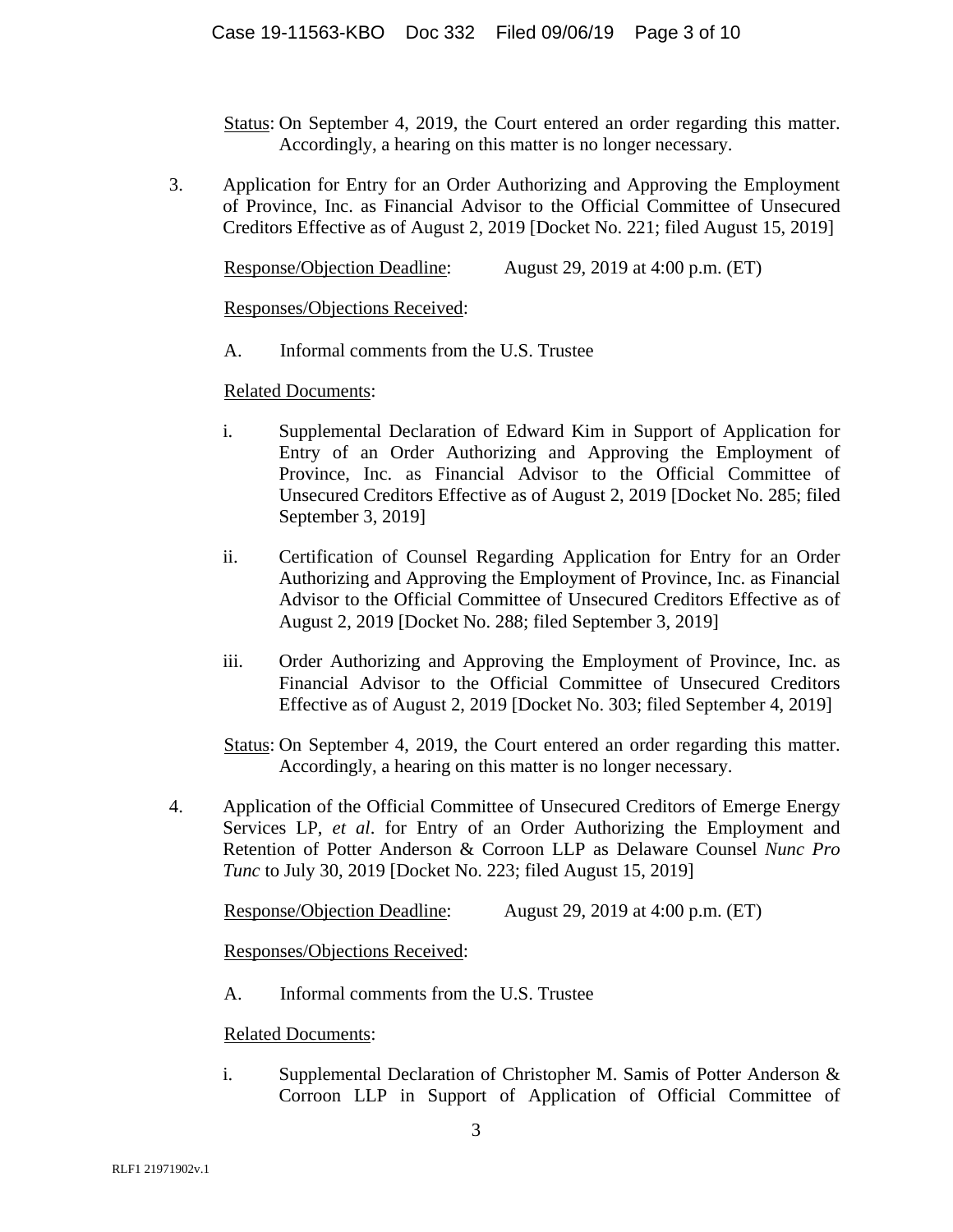Unsecured Creditors of Emerge Energy Services LP, *et al*. for Entry of an Order Authorizing the Employment and Retention of Potter Anderson & Corroon LLP as Delaware Counsel *Nunc Pro Tunc* to July 30, 2019 [Docket No. 286; filed September 3, 2019]

- ii. Certification of Counsel Regarding Application of Official Committee of Unsecured Creditors of Emerge Energy Services LP, *et al*. for Entry of an Order Authorizing the Employment and Retention of Potter Anderson & Corroon LLP as Delaware Counsel *Nunc Pro Tunc* to July 30, 2019 [Docket No. 289; filed September 3, 2019]
- iii. Order Authorizing the Employment and Retention of Potter Anderson & Corroon LLP as Delaware Counsel to the Official Committee of Unsecured Creditors *Nunc Pro Tunc* to July 30, 2019 [Docket No. 304; filed September 4, 2019]
- Status: On September 4, 2019, the Court entered an order regarding this matter. Accordingly, a hearing on this matter is no longer necessary.

# **II. MATTER FILED UNDER CERTIFICATION:**

5. Motion of Official Committee of Unsecured Creditors for an Order Establishing Information Sharing Procedures for Compliance with 11 U.S.C. §§ 1102(b)(3) and 1103(c) *Nunc Pro Tunc* to July 30, 2019 [Docket No. 245; filed August 22, 2019]

Response/Objection Deadline: August 29, 2019 at 4:00 p.m. (ET)

Responses/Objections Received:

A. Informal comments from the U.S. Trustee

# Related Documents:

- i. Certification of Counsel Regarding Motion of Official Committee of Unsecured Creditors for an Order Establishing Information Sharing Procedures for Compliance with 11 U.S.C.  $\S\S$  1102(b)(3) and 1103(c) *Nunc Pro Tunc* to July 30, 2019 [Docket No. 308; filed September 4, 2019]
- ii. **Order Establishing Information Sharing Procedures for Compliance with 11 U.S.C. §§ 1102(b)(3) and 1103(c)** *Nunc Pro Tunc* **to July 30, 2019 [Docket No. 323; filed September 5, 2019]**
- Status: **On September 5, 2019, the Court entered an order regarding this matter. Accordingly, a hearing on this matter is no longer necessary.**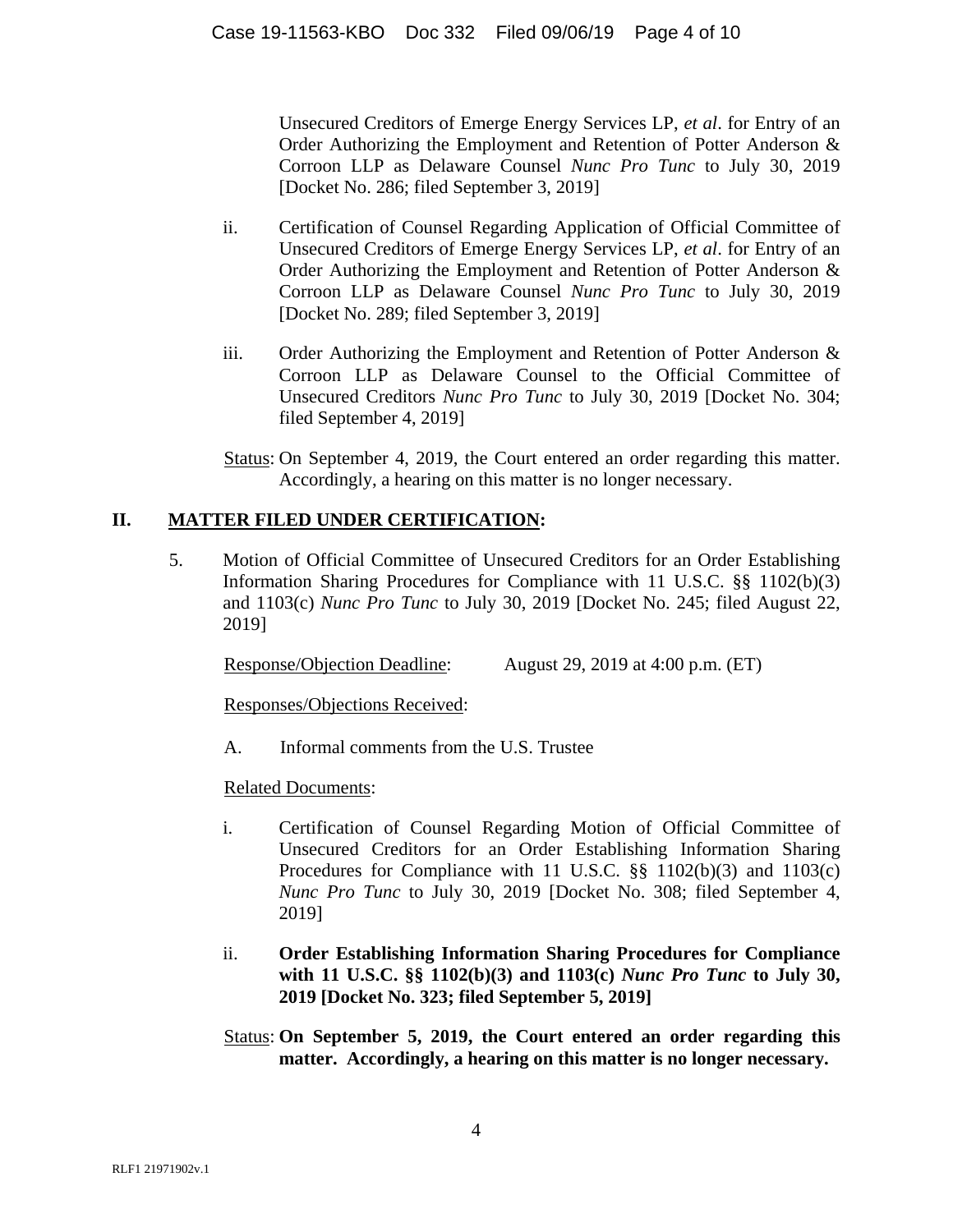#### **III. CONTESTED MATTERS:**

6. Motion for Entry of an Order Authorizing the Official Committee of Unsecured Creditors to File Under Seal the Objection of the Official Committee of Unsecured Creditors to Debtors' Omnibus Motion for Entry of an Order Authorizing the Debtors to (I) Reject Certain Railcar Lease Agreements *Nunc Pro Tunc* to the Petition Date, and (II) Enter into Proposed New Railcar Lease Agreements Effective as of the Petition Date [Docket No. 182; filed August 12, 2019]

Response/Objection Deadline: August 14, 2019 at 11:00 a.m. (ET)

Responses/Objections Received:

A. Informal comments from the U.S. Trustee

## Related Documents:

- i. **Certification of Counsel Regarding Motion for Entry of an Order Authorizing the Official Committee of Unsecured Creditors to File Under Seal the Objection of the Official Committee of Unsecured Creditors to Debtors' Omnibus Motion for Entry of an Order Authorizing the Debtors to (I) Reject Certain Railcar Lease Agreements** *Nunc Pro Tunc* **to the Petition Date, and (II) Enter into Proposed New Railcar Lease Agreements Effective as of the Petition Date [Docket No. 321; filed September 5, 2019]**
- ii. **Order Granting Motion for Entry of an Order Authorizing the Official Committee of Unsecured Creditors to File Under Seal the Objection of the Official Committee of Unsecured Creditors to Debtors' Omnibus Motion for Entry of an Order Authorizing the Debtors to (I) Reject Certain Railcar Lease Agreements** *Nunc Pro Tunc* **to the Petition Date, and (II) Enter into Proposed New Railcar Lease Agreements Effective as of the Petition Date [Docket No. 322; filed September 5, 2019]**

## Status: **On September 5, 2019, the Court entered an order regarding this matter. Accordingly, a hearing on this matter is no longer necessary.**

7. Application of the Official Committee of Unsecured Creditors to Employ and Retain Miller Buckfire & Co., LLC and Stifel, Nicolaus & Co., Inc. as Investment Banker *Nunc Pro Tunc* to August 2, 2019 [Docket No. 222; filed August 15, 2019]

Response/Objection Deadline: August 29, 2019 at 4:00 p.m. (ET)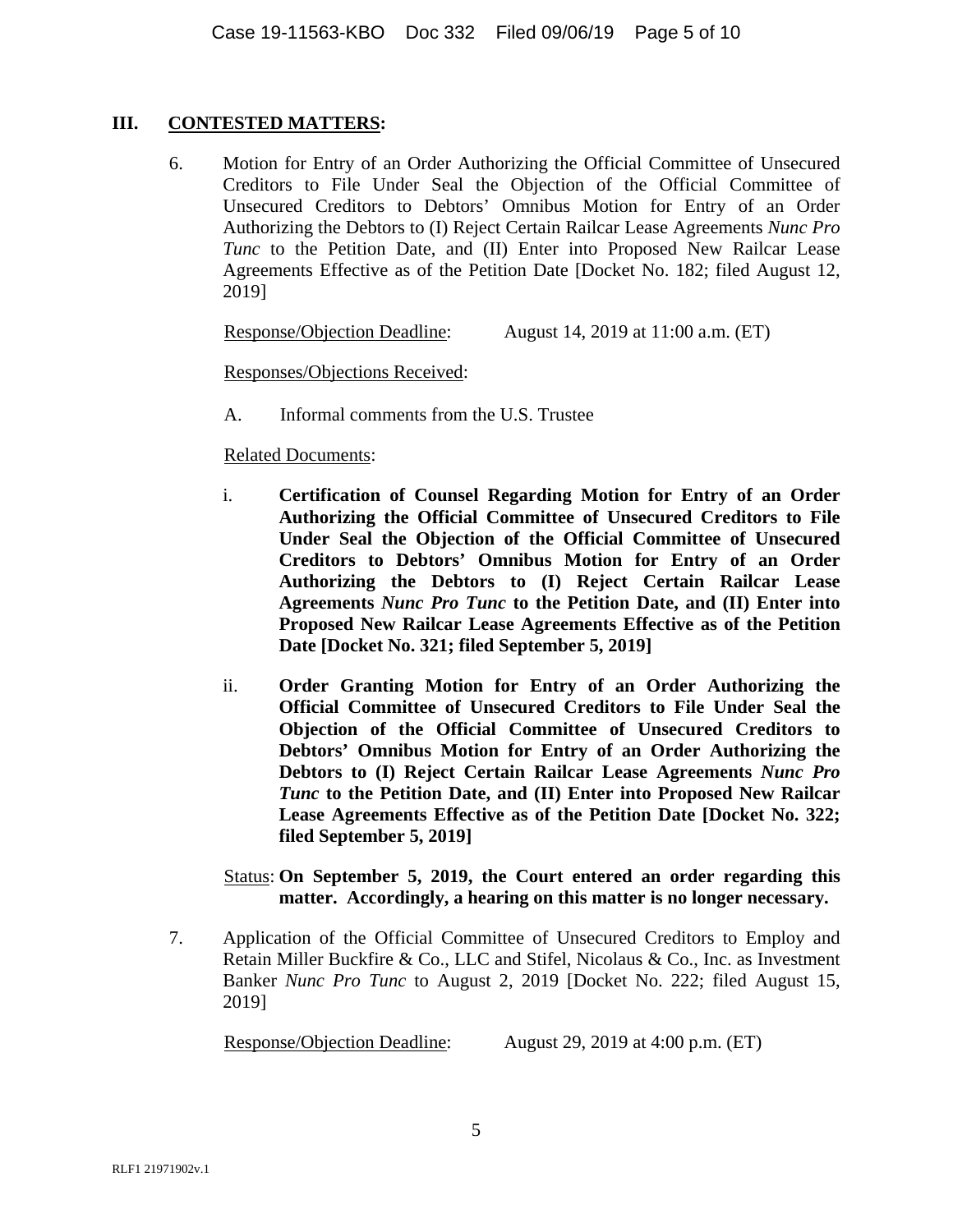## Responses/Objections Received:

- A. Debtors' Limited Objection to the Application of the Official Committee of Unsecured Creditors to Employ and Retain Miller Buckfire & Co., LLC and Stifel, Nicolaus & Co., Inc. as Investment Banker *Nunc Pro Tunc* to August 2, 2019 [Docket No. 274; filed August 29, 2019]
- B. Informal comments from the U.S. Trustee

## Related Documents:

- i. Supplemental Declaration of Matthew Rodrigue in Support of the Official Committee of Unsecured Creditors' Application to Employ and Retain Miller Buckfire & Co., LLC and Stifel, Nicolaus & Co., Inc. as Investment Banker *Nunc Pro Tunc* to August 2, 2019 [Docket No. 287; filed September 3, 2019]
- ii. Notice of Filing of Revised Form of Proposed Order Regarding Application of the Official Committee of Unsecured Creditors to Employ and Retain Miller Buckfire & Co., LLC and Stifel, Nicolaus & Co., Inc. as Investment Banker *Nunc Pro Tunc* to August 2, 2019 [Docket No. 307; filed September 4, 2019]
- iii. Joint Reply of the Official Committee of Unsecured Creditors and Miller Buckfire & Co., LLC and Stifel, Nicolaus & Co. to the Debtors' Limited Objection to the Application of the Official Committee of Unsecured Creditors to Employ and Retain Miller Buckfire & Co., LLC and Stifel, Nicolaus & Co., Inc. as Investment Banker *Nunc Pro Tunc* to August 2, 2019 [Docket No. 309; filed September 4, 2019]
- Status: **The informal comments from the U.S. Trustee have been resolved. The objection of the Debtors remains unresolved.** The hearing on this matter will go forward.
- 8. Debtors' Motion for Entry of an Order Establishing Procedures for the Sale, Transfer or Abandonment of Miscellaneous and *De Minimis* Assets and Granting Certain Related Relief [Docket No. 241; filed August 20, 2019]

Response/Objection Deadline: August 29, 2019 at 4:00 p.m. (ET)

Responses/Objections Received:

A. Pownall Services, LLC's Limited Objection to the Debtors' Motion for Entry of an Order Establishing Procedures for the Sale, Transfer or Abandonment of Miscellaneous and *De Minimis* Assets and Granting Certain Related Relief [Docket No. 272; filed August 29, 2019]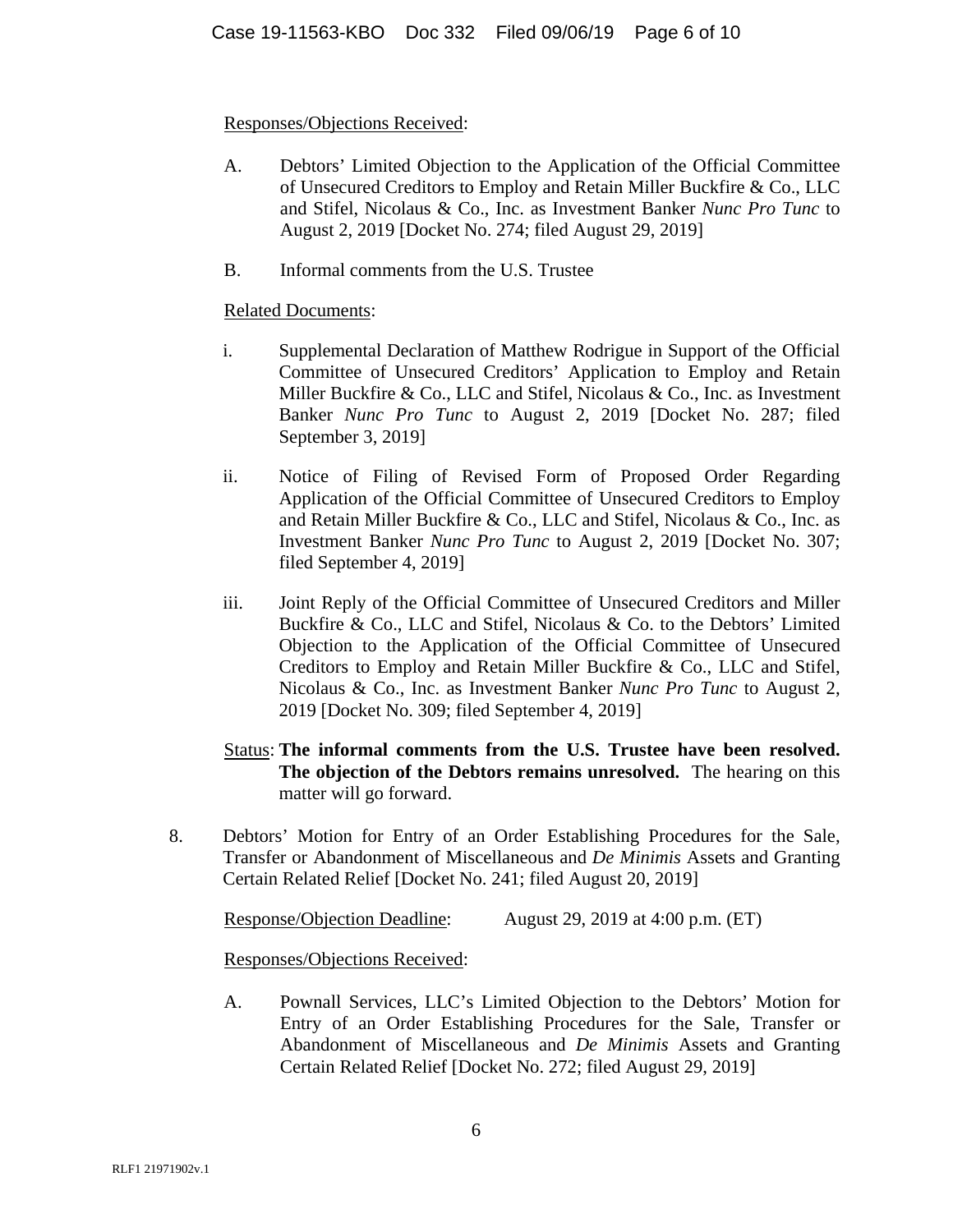- B. Limited Objection of Market and Johnson, Inc., Stout Excavating Group LLC, and A-1 Excavating, Inc. to Debtors' Motion for Entry of an Order Establishing Procedures for the Sale, Transfer or Abandonment of Miscellaneous and *De Minimis* Assets and Granting Certain Related Relief [Docket No. 275; filed August 29, 2019]
- C. Informal comments from the U.S. Trustee
- Status: **The informal comments from the U.S. Trustee have been resolved. The objections of Pownall Services, LLC and Market and Johnson, Inc., Stout Excavating Group LLC, and A-1 Excavating, Inc. remain unresolved.** The hearing on this matter will go forward.
- 9. Motion of Official Committee of Unsecured Creditors for an Order, Pursuant to Section 105(a) of the Bankruptcy Code, Bankruptcy Rule 2004, and Local Bankruptcy Rule 2004-1, Authorizing and Directing the Examination of the Debtors and Certain Third Parties [Docket No. 246; filed August 22, 2019]

Response/Objection Deadline: August 29, 2019 at 4:00 p.m. (ET)

Responses/Objections Received:

- A. Objection and Reservation of Rights of the Debtors to the Motion of Official Committee of Unsecured Creditors for an Order, Pursuant to Section 105(a) of the Bankruptcy Code, Bankruptcy Rule 2004, and Local Bankruptcy Rule 2004-1, Authorizing and Directing the Examination of the Debtors and Certain Third Parties [Docket No. 273; filed August 29, 2019]
- Status: **The Official Committee of Unsecured Creditors and the Debtors are nearing resolution of this motion. The Debtors understand that the Committee will be filing a Certification of Counsel once it is resolved.** The hearing on this matter will go forward **only if a resolution is not reached.**

# **IV. DISCLOSURE STATEMENT:**

10. Motion of the Debtors for Entry of an Order (I) Approving the Disclosure Statement, (II) Establishing the Voting Record Date, Voting Deadline and Other Dates, (III) Approving Procedures for Soliciting, Receiving and Tabulating Votes on the Plan and for Filing Objections to the Plan, (IV) Approving the Manner and Forms of Notice and Other Related Documents, and (V) Granting Related Relief [Docket No. 247; filed August 22, 2019]

Response/Objection Deadline: August 30, 2019 at 4:00 p.m. (ET)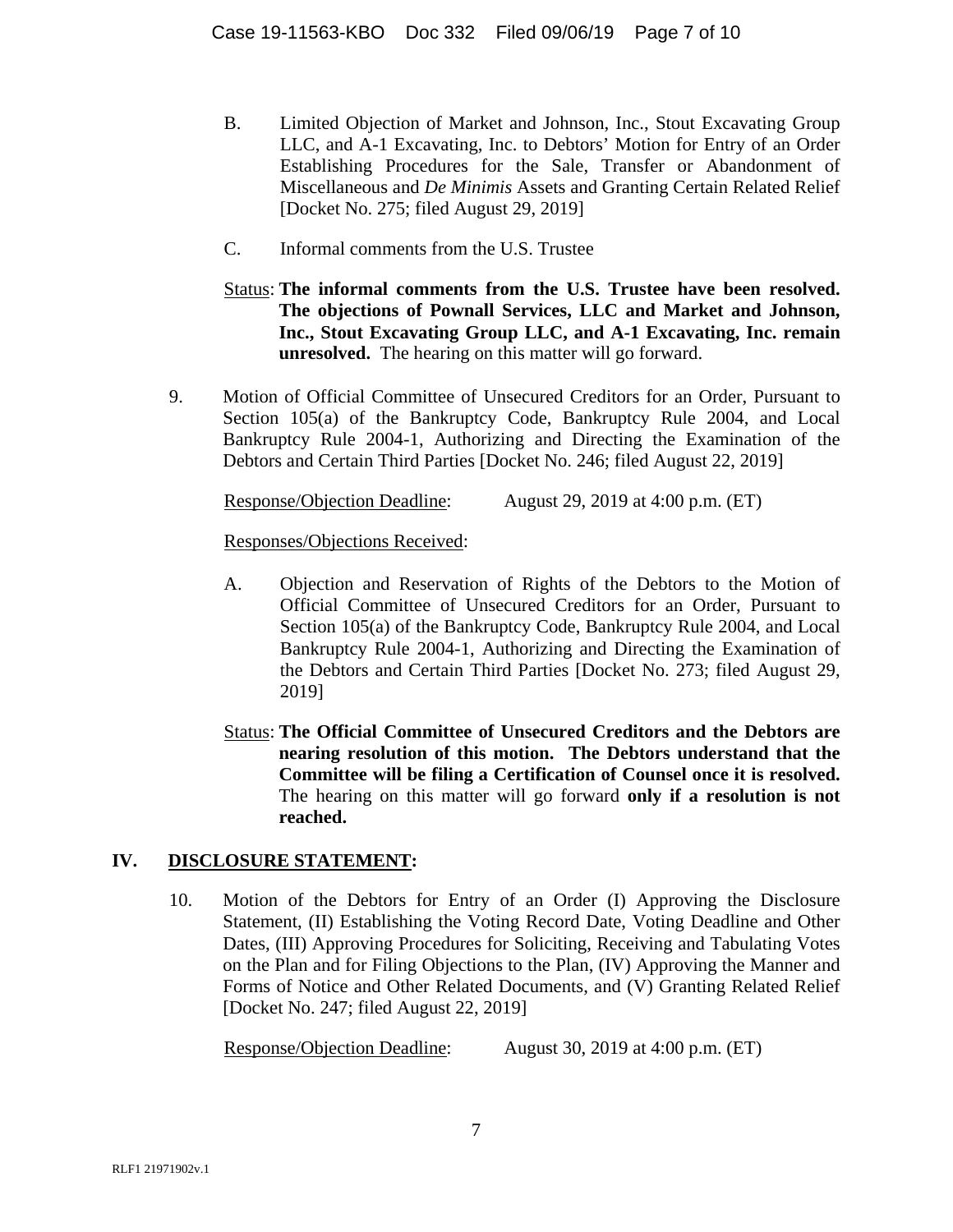## Responses/Objections Received:

- A. Objection of the Securities and Exchange Commission to Approval of the Disclosure Statement and Confirmation of the Debtors' Joint Chapter 11 Plan [Docket No. 255; filed August 24, 2019]
- B. Pownall Services, LLC's Objection to the Debtors' Disclosure Statement [Docket No. 276; filed August 30, 2019]
- C. Objection of the Official Committee of Unsecured Creditors to Motion of the Debtors for Entry of an Order (I) Approving the Disclosure Statement, (II) Establishing the Voting Record Date, Voting Deadline and Other Dates, (III) Approving Procedures for Soliciting, Receiving and Tabulating Votes on the Plan and for Filing Objections to the Plan, (IV) Approving the Manner and Forms of Notice and Other Related Documents, and (V) Granting Related Relief [Docket No. 277; filed August 30, 2019]
- D. Informal comments from the U.S. Trustee

## Related Documents:

- i. Joint Plan of Reorganization for Emerge Energy Services LP and its Affiliate Debtors Under Chapter 11 of the Bankruptcy Code [Docket No. 98; filed July 25, 2019]
- ii. Disclosure Statement for the Joint Plan of Reorganization for Emerge Energy Services LP and its Affiliate Debtors Under Chapter 11 of the Bankruptcy Code [Docket No. 99; filed July 25, 2019]
- iii. Notice of Disclosure Statement Hearing [Docket No. 100; filed July 25, 2019]
- iv. First Amended Joint Plan of Reorganization for Emerge Energy Services LP and its Affiliate Debtors Under Chapter 11 of the Bankruptcy Code [Docket No. 268; filed August 29, 2019]
- v. Disclosure Statement for the First Amended Joint Plan of Reorganization for Emerge Energy Services LP and its Affiliate Debtors Under Chapter 11 of the Bankruptcy Code [Docket No. 269; filed August 29, 2019]
- vi. Notice of Filing of Blacklines of Revised Plan and Disclosure Statement [Docket No. 270; filed August 29, 2019]
- vii. Notice of Extension of Deadline for Objections to the Proposed Disclosure Statement [Docket No. 271; filed August 29, 2019]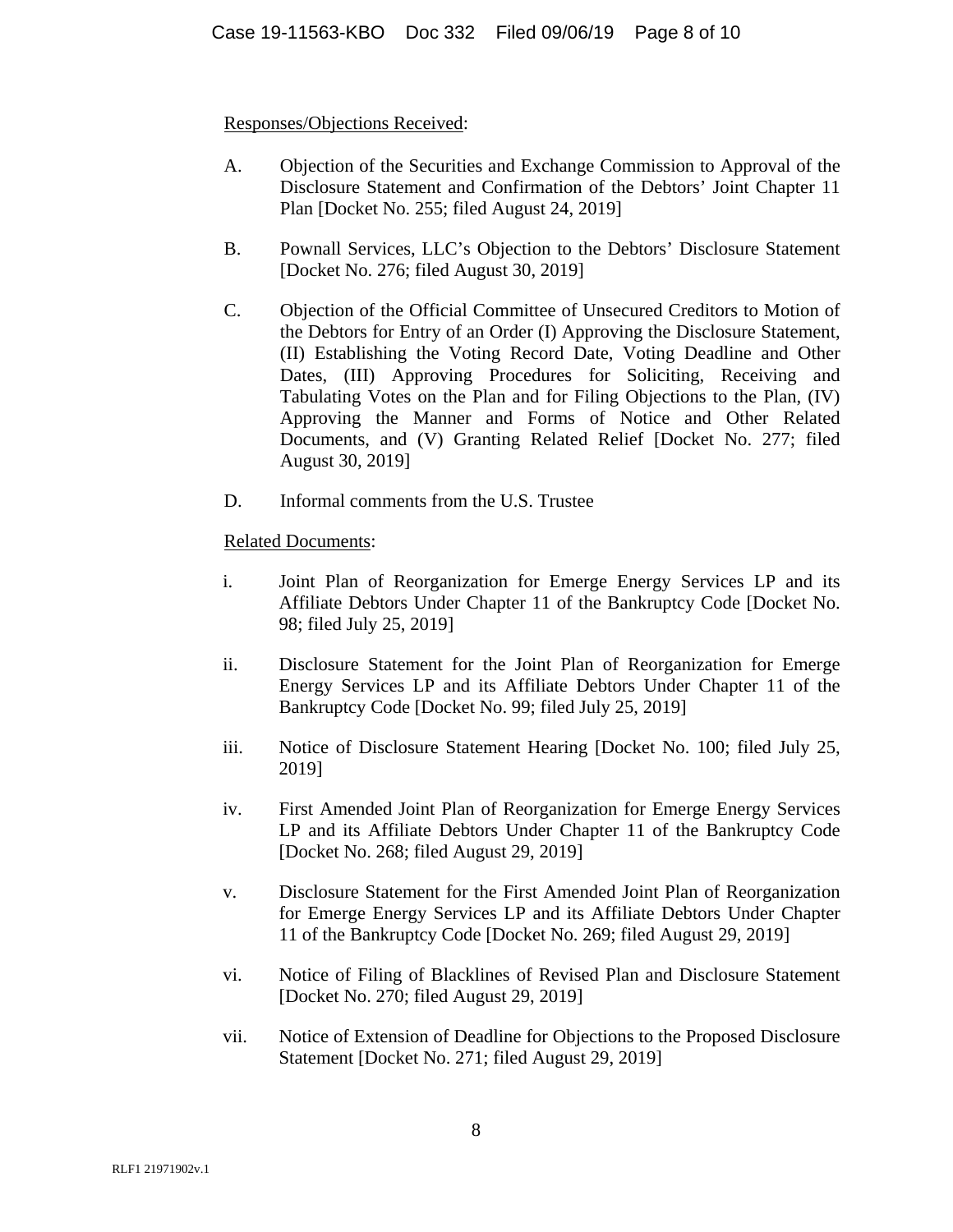- viii. **First Amended Joint Plan of Reorganization for Emerge Energy Services LP and its Affiliate Debtors Under Chapter 11 of the Bankruptcy Code [Docket No. 324; filed September 5, 2019]**
- ix. **Disclosure Statement for the First Amended Joint Plan of Reorganization for Emerge Energy Services LP and its Affiliate Debtors Under Chapter 11 of the Bankruptcy Code [Docket No. 325; filed September 5, 2019]**
- x. **Notice of Filing of Blacklines of Revised Plan and Disclosure Statement [Docket No. 327; filed September 6, 2019]**
- xi. **Notice of Filing of Revised Order (I) Approving the Disclosure Statement, (II) Establishing the Voting Record Date, Voting Deadline and Other Dates, (III) Approving Procedures for Soliciting, Receiving and Tabulating Votes on the Plan and for Filing Objections to the Plan, (IV) Approving the Manner and Forms of Notice and other Related Documents, (V) Approving Procedures for Assumption of Contracts and Leases and Form and Manner of Assumption Notice, and (VI) Granting Related Relief [Docket No. 328; filed September 6, 2019]**
- xii. **Debtors' Omnibus Reply to Objections to Disclosure Statement and Disclosure Statement Motion [Docket No. 329; filed September 6, 2019]**
- xiii. **Motion of Debtors for Leave to File Debtors' Omnibus Reply to Objections to Disclosure Statement and Disclosure Statement Motion [Docket No. 330; filed September 6, 2019]**
- Status: **The informal comments from the U.S. Trustee have been resolved. The objections of the Securities and Exchange Commission, Pownall Services, LLC, and the Official Committee of Unsecured Creditors remain unresolved.** The hearing on this matter will go forward.